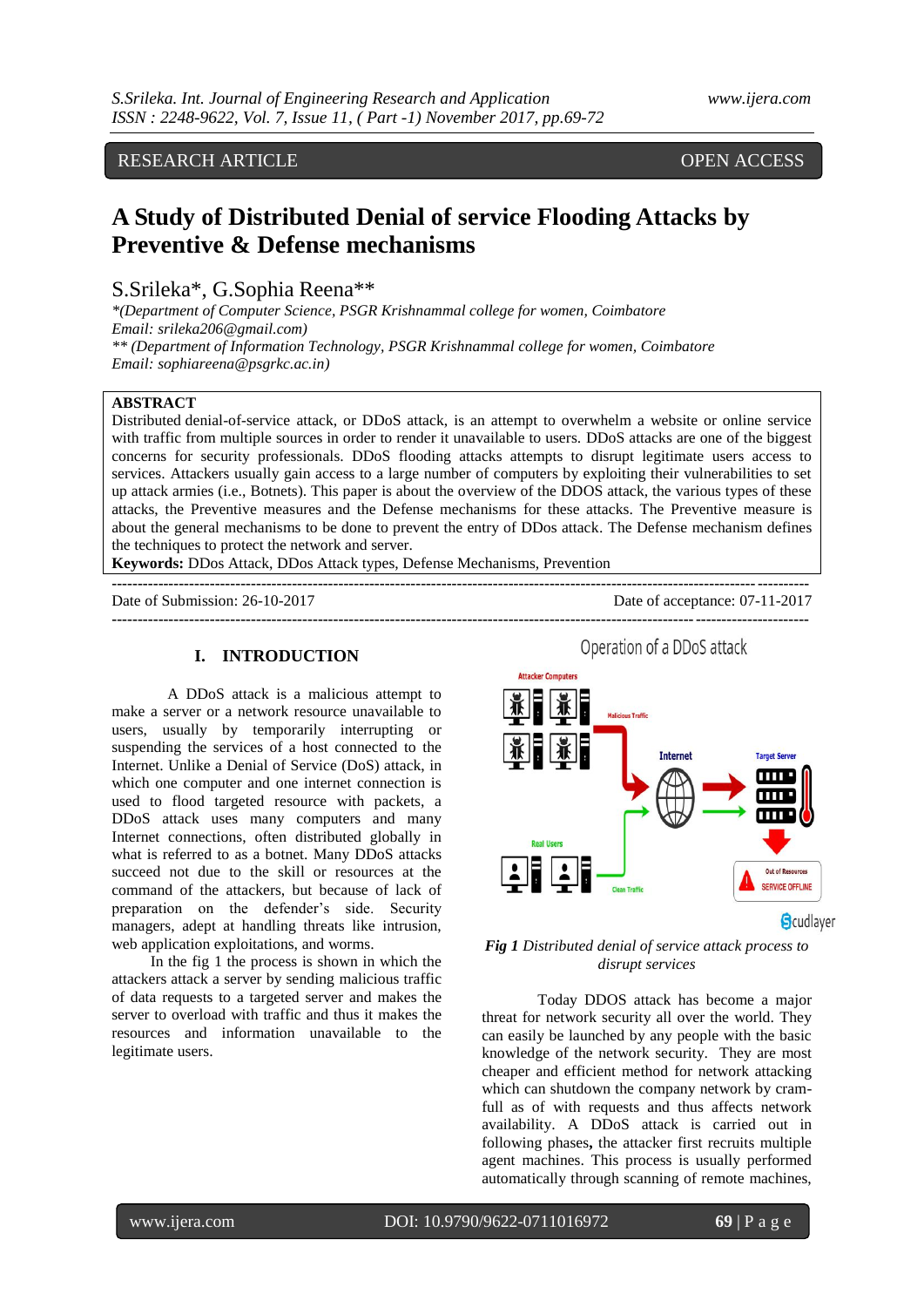looking for security holes that will enable subversion. The discovered vulnerability is then exploited to break into recruited machines and infect them with the attack code. The exploit/infect phase is frequently automated, and the infected machines can be used for further recruitment of new agents. Another recruit/exploit/infect strategy consists of distributing attack software under disguise of a useful application (these software copies are called Trojans). This distribution can be performed, for instance, by sending E-mail messages with infected attachments. Subverted agent machines are used to send the attack packets. Attackers often hide the identity of subverted machines during the attack through spoofing of the source address field in attack packets.

## **II. DDOS ATTACKS TYPES**

 The DDos attack is differentiated by various types by the ways in which the attacks are implemented in a particular network or a website or a server etc. The various types of DDos attacks are defined as follows,

**Flooding or Volumetric Attack** Flooding attack as the name implies, sends a large amount of traffic to a network to make the network to overflow with the traffic. This has the capability of crashing the network so that the legitimate users cannot access their network

**[User Datagram Protocol \(UDP\)](https://en.wikipedia.org/wiki/User_Datagram_Protocol) [attacks](https://en.wikipedia.org/wiki/UDP_flood_attack)** The UDP is an attack where an attacker sends a large number of UDP packets to random ports on a remote host. UDP floods accounted for approximately 75 percent of DDoS attacks in the last quarter of 2015, according to the Versign DDoS Trends Report.

**Protocol attacks [\(sometimes also called state](http://www.calyptix.com/top-threats/ddos-attacks-101-types-targets-motivations/)[exhaustion attacks\)](http://www.calyptix.com/top-threats/ddos-attacks-101-types-targets-motivations/)** The Protocol attacks target a weakness in how a protocol operates. The SYN flood is a Protocol attack which targets the threeway handshake mechanism in TCP.

**Application Level Attacks** Application level attacks target areas that have more vulnerability. Rather than attempt to overwhelm the entire server, an attacker will focus their attack on one – or a few – applications. Web-based email apps, WordPress, Joomla, and forum software are good examples of application specific targets.

**Unintentional DDos** Unintended distributed denial of service happens when a spike in web traffic causes a server not to be able to handle all of the incoming requests. The more traffic that occurs, the more resources are used. This causes pages to timeout when loading and eventually the server will fail to respond and go offline.

**Multi-Vector Attacks** Multi-vector attacks are the most complex forms of distributed denial of service (DDoS) attack. Instead of utilizing a single method,

a combination of tools and strategies are used to overwhelm the target and take it offline. Often times, multi-vector attacks will target specific applications on the target server, as well as, flood the target with a large volume of malicious traffic. These types of DDoS attacks are the most difficult to mitigate because the attack come in different forms and targets different resources simultaneously.

**Degradation of Service Attack** The purpose of this attack is to slow server response times. A DDoS attacker seeks to take a website or server offline. That is not the case in a degradation of service attack. The goal here is to slow response time to a level that essentially makes the website unusable for most people. Zombie computers are leveraged to flood a target machine with malicious traffic that will cause performance and page-loading issues. These types of attacks are difficult to detect because the goal is not to take the website offline, but to degrade performance. They are often confused with simply an increase in website traffic.

**Slowloris** Slowloris is DDoS attack software that enables a single computer to take down a web server. Due the simple yet elegant nature of this attack, it requires minimal bandwidth to implement and affects the target server's web server only, with almost no side effects on other services and ports. Over the years, Slowloris has been credited with a number of high-profile server takedowns

**Diversion or Ransom Attack** In this attack vector the attacker commences a DDoS act against victim server to distract the security team and incident responders while the attacker uses different methods to penetrate the network. There are two popular variants of this attack, One popular variant of this attack is to flood the victim's servers constantly [until](http://www.bankinfosecurity.com/cyber-extortion-fighting-ddos-attacks-a-8828/op-1)  [they pay a ransom](http://www.bankinfosecurity.com/cyber-extortion-fighting-ddos-attacks-a-8828/op-1) (normally in untraceable bitcoin).A second variant of this attack is to divert the incident response team with a large-scale [DDoS](http://www.csoonline.com/article/2986967/advanced-persistent-threats/ddos-attacks-a-perfect-smoke-screen-for-apts-and-silent-data-breaches.html)  [attack while implanting malware or Trojans](http://www.csoonline.com/article/2986967/advanced-persistent-threats/ddos-attacks-a-perfect-smoke-screen-for-apts-and-silent-data-breaches.html) on the network designed to steal data, information or PII, or exploit a known vulnerability.

## **III. DDOS PREVENTION MEASURES**

If a website goes down due to an overload of website traffic, then it is probably a victim of the notorious distributed denial of service (DDoS) attack. DDoS attacks have become a nightmare for companies with an active online presence. The Prevention of DDos attack is the best way to stop DDos attack. Most of the prevention mechanisms aim to fix security vulnerabilities (e.g., insecure protocols, weak authentication schemes, and vulnerable computer systems) that can be exploited to launch DDoS attacks. There are some general prevention mechanisms that should be employed in servers, hosts, and intermediate networks. Some of these general prevention mechanisms are as follows: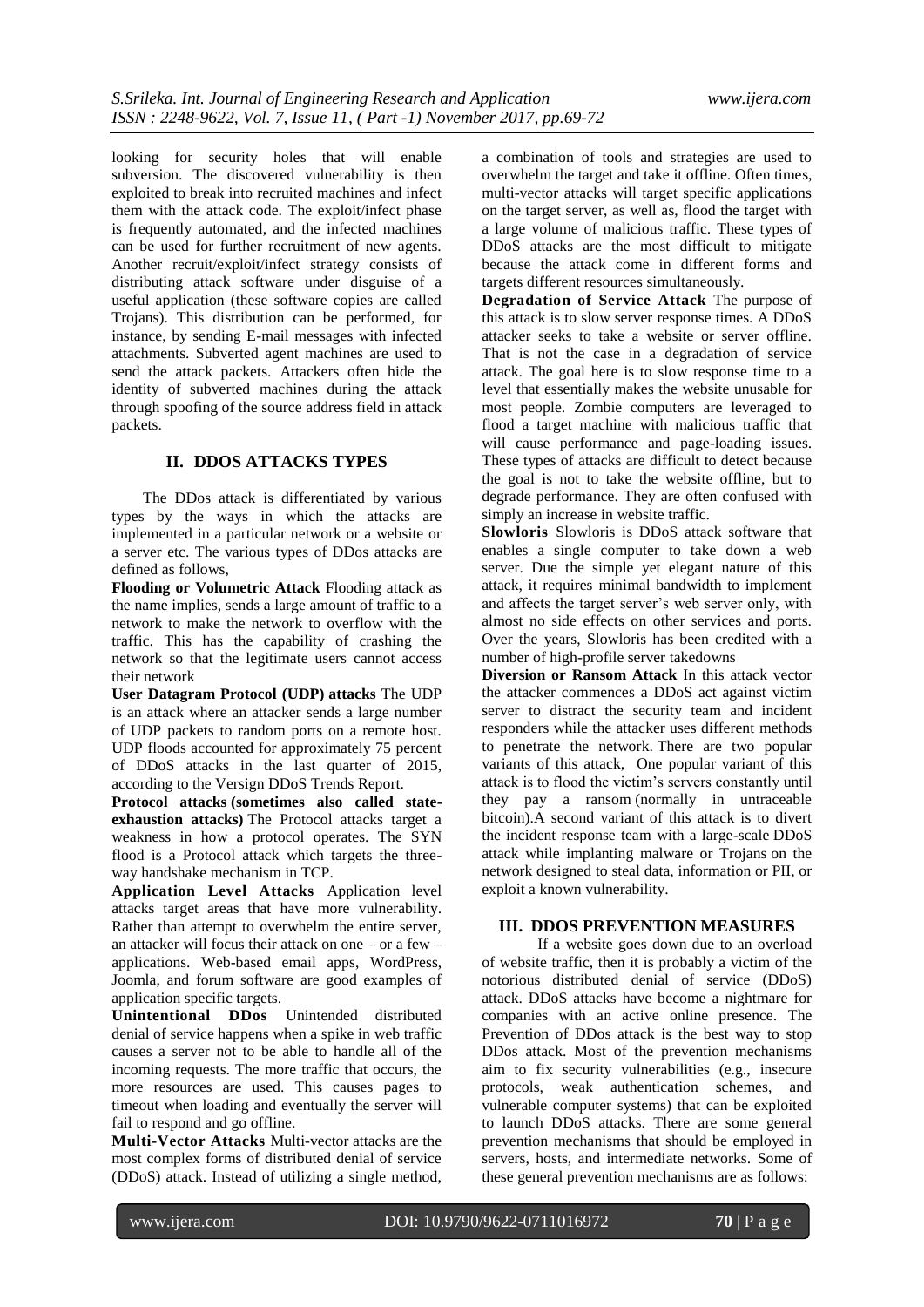i)Security mechanisms for system and Protocol security like preventing illegitimate access, removing bugs, updating installed protocols, installing software patches, removing unused software,

ii) Resource allocation & accounting Provides resources to counter DDoS attack and control users access based on their privileges and behaviors**.**

iii) Reconfiguration mechanisms alter the topology of either the victim network to add more resources to tolerate the DDoS attack (e.g., resource replication services)

iv)All of the end hosts are encouraged to install improved Intrusion Detection & Prevention Systems (IDPSs) to prevent them from being compromised by the adversaries.

 Today, businesses need to tighten their seat belts to work and land safely in the highly advanced internet world. Some of the unique ways to prevent from the DDoS attacks are as follows,

## **Monitor Traffic Levels**

A DDoS attack main aim is to bring a huge amount of traffic to a website, which spikes the traffic beyond the imagination. Therefore, it is best to analyze if there is an abnormal traffic increase in the website. If the number of visitors per minute increases to unusual number of visitors then it means there is a presence of DDos attack. Staying alert, monitoring the traffic and setting threshold limits when traffic goes beyond a certain level will help in DDoS protection.

## **Remote Black Holing**

The UDP traffic can be filtered with the remote black holing which stop undesirable traffic to enter a protected network. These remote black holes are areas where the traffic is forwarded and then dropped. And, when an attack is detected it drops all the traffic based on the IP address and the destination.

## **Extra Bandwidth**

It makes sense to have more bandwidth than it plausibly need because overprovisioning the bandwidth provides extra time to identify and deal with the attack. It also enables the server to accommodate unprecedented spikes in traffic and to some extent lowers the intensity of the attack.

## **Proxy Protection**

Proxy protection provides an extra layer of DDoS protection for any website and keeps the website safe from complex cyber threats. The Proxy protection hides the real IP from hackers and sends proxy traffic through their mitigation network. Remote proxy protection increases the security and performance of HTTP applications.

## **Pay Attention to Connected Devices**

Special attention must be given to the connected devices to prevent DDos attack. For stronger DDoS protection, the passwords should be changed on the devices regularly, switching off the devices when not in use and verifying every device before connecting is essential.

## **Intrusion Detection System and Intrusion Prevention System [1]**

IDS also known as The Intrusion detection system is the piece of installed software or a physical appliance to monitor and detect unwanted traffic on a network or a device. The intrusion detection monitors network traffic in order to detect unwanted activity and events such as illegal and malicious traffic, traffic that violates security policy, and traffic that violates acceptable use policies. Some of intrusion detection methodologies are Signature based detection and Anomaly based detection, In signature based detection, observed events are compared against the pre-defined signatures in order to identify possible unwanted traffic. In Anomaly based detection the considered normal activity is compared with the observed events to identify significant deviations.

IPS also known as the Intrusion Prevention System is a device that is not only for detecting malicious activities, but the preventive actions are also taken to secure the host or the network. Firewalls and IPS are control devices. They sit in line between two networks and control the traffic going through them. The IPS accepts all the requests except those whose contents seem to be malicious and threatening to the system.

## **IV. DDOS DEFENSE MECHANISMS**

 The ultimate goal of any DDoS defense mechanism is to detect them as soon as possible and stop them as near as possible to their sources. The defense mechanism is based on these four categories Source based mechanism, Destination based mechanism, Network based mechanism and Hybrid based mechanism. It is shown in following fig 2